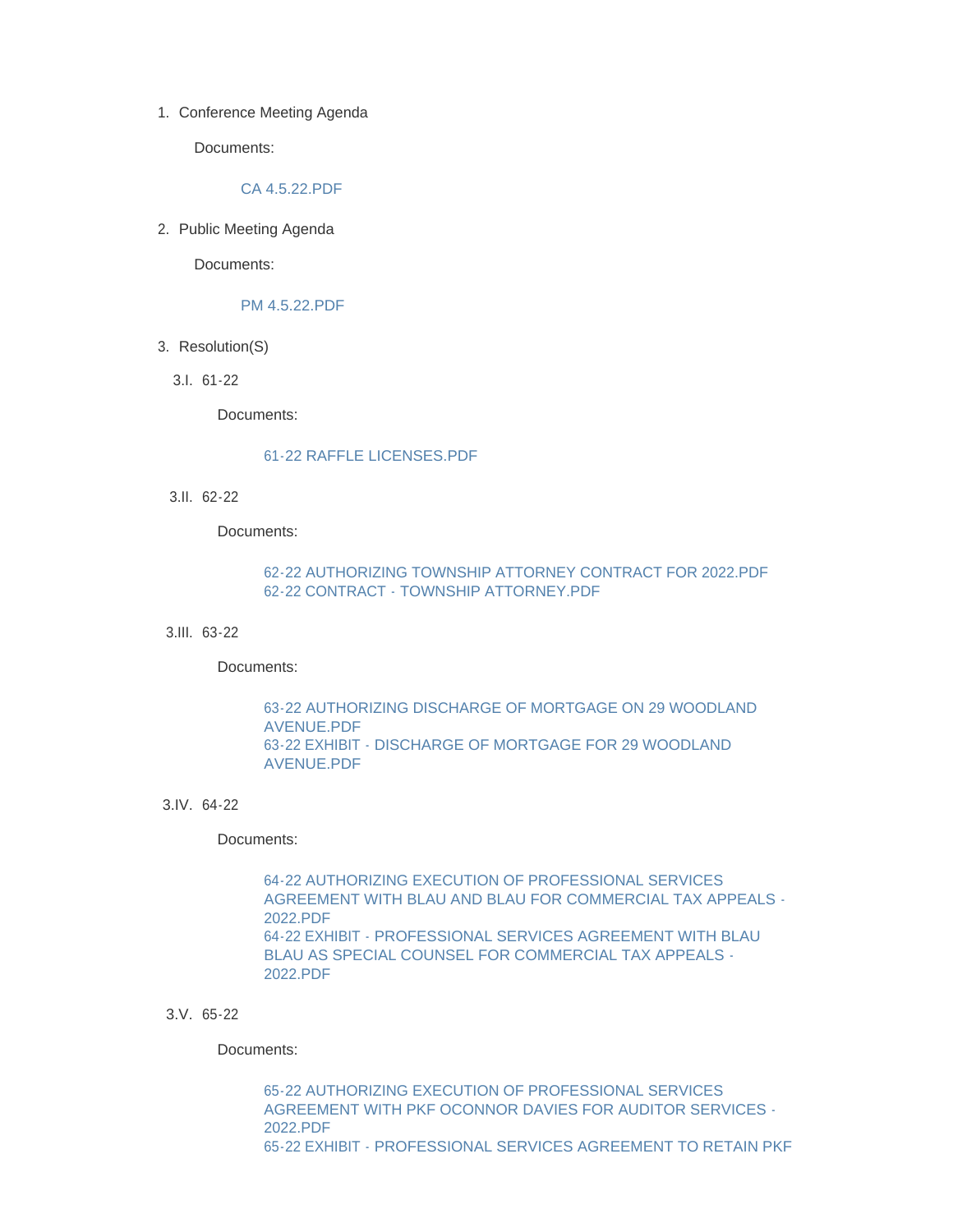### 66-22 3.VI.

Documents:

66-22 AUTHORIZING EXECUTION OF PROFESSIONAL SERVICES [AGREEMENT WITH PHILLIPS PREISS GRYGIEL FOR TOWNSHIP](http://www.westorange.org/AgendaCenter/ViewFile/Item/4610?fileID=14438)  PLANNER - 2022.PDF [66-22 EXHIBIT-PHILLIPS PREISS GRYGIEL AS MUNICIPAL PLANNING](http://www.westorange.org/AgendaCenter/ViewFile/Item/4610?fileID=14437)  DIRECTOR - 2022.PDF

67-22 3.VII.

Documents:

[67-22 AUTHORIZING PROFESSIONAL SERVICES AGREEMENT TO RETAIN](http://www.westorange.org/AgendaCenter/ViewFile/Item/4611?fileID=14440)  MARK HENDRICKS AS APPRAISER - 2022.PDF [67-22 EXHIBIT-HENDRICKS APPRAISAL CO. LLC AS APPRAISER -](http://www.westorange.org/AgendaCenter/ViewFile/Item/4611?fileID=14439) 2022.PDF

68-22 3.VIII.

## Documents:

[68-22 AUTHORIZING A PROFESSIONAL SERVICES AGREEMENT WITH](http://www.westorange.org/AgendaCenter/ViewFile/Item/4612?fileID=14441)  KEN KAYSER ESQ AS ASSISTANT TOWNSHIP ATTORNEY - 2022.PDF [68-22 EXHIBIT - PROFESSONAL SVCS. AGREEMENT - KAYSER - ASST.](http://www.westorange.org/AgendaCenter/ViewFile/Item/4612?fileID=14442)  TWP. ATTY. 2022.PDF

# 69-22 3.IX.

Documents:

[69-22 CME - SITE REMEDIATION - 25 LAKESIDE AVENUE 4.5.22.PDF](http://www.westorange.org/AgendaCenter/ViewFile/Item/4613?fileID=14443)

70-22 3.X.

Documents:

70-22 AWARD OF PROFESSIONAL SERVICES CONTRACT CME [ASSOCIATES PICKLEBALL COURTS IMPROVEMENT 10 ROONEY](http://www.westorange.org/AgendaCenter/ViewFile/Item/4614?fileID=14445)  CIRCLE.PDF [70-22 RFP AND RESPONSE CME ASSOCIATES - 10 ROONEY CIRCLE](http://www.westorange.org/AgendaCenter/ViewFile/Item/4614?fileID=14444)  PICKLEBALL COURTS.PDF

## 71-22 3.XI.

Documents:

71-22 AUTHORIZING EXECUTION OF PROFESSIONAL SERVICES [AGREEMENT WITH JOSEPH DEER ESQ. AS PUBLIC DEFENDER -](http://www.westorange.org/AgendaCenter/ViewFile/Item/4615?fileID=14447) 2022.PDF [71-22 EXHIBIT-RETAIN JOSEPH DEER ESQ. AS PUBLIC DEFENDER -](http://www.westorange.org/AgendaCenter/ViewFile/Item/4615?fileID=14446) 2022.PDF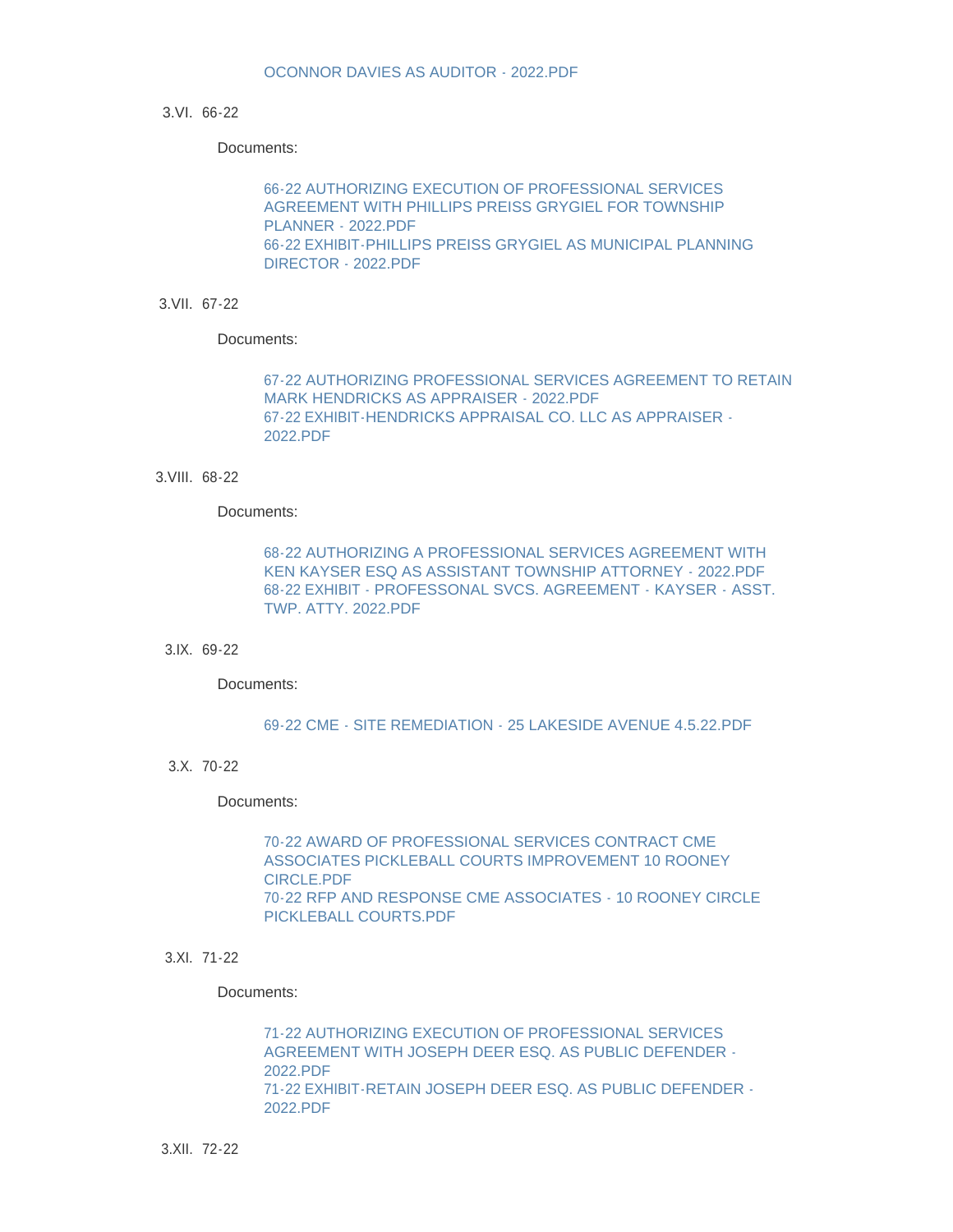Documents:

# [72-22 AUTHORIZING RETENTION OF ANTONELLI KANTOR P.C. AS](http://www.westorange.org/AgendaCenter/ViewFile/Item/4616?fileID=14449)  SPECIAL ABC PROSECUTOR - 2022.PDF [72-22 EXHIBIT - AGREEMENT TO RETAIN ANTONELLI KANTOR P.C. AS](http://www.westorange.org/AgendaCenter/ViewFile/Item/4616?fileID=14448)  SPECIAL ABC PROSECUTOR - 2022.PDF

### 73-22 3.XIII.

#### Documents:

73-22 AUTHORIZING EXECUTION OF PROFESSIONAL SERVICES [AGREEMENT WITH FOX ROTHSCHILD AS LABOR COUNSEL - 2022.PDF](http://www.westorange.org/AgendaCenter/ViewFile/Item/4617?fileID=14450) [73-22 EXHIBIT - FOX ROTHSCHILD AS EMPLOYMENT AND LABOR](http://www.westorange.org/AgendaCenter/ViewFile/Item/4617?fileID=14451)  COUNSEL - 2022.PDF

### 74-22 3.XIV.

#### Documents:

[74-22 AUTHORIZING EXECUTION OF PROFESSIONAL SERVICES](http://www.westorange.org/AgendaCenter/ViewFile/Item/4618?fileID=14453)  AGREEMENT WITH ALLIED RISK MANAGEMENT- 2022.PDF [74-22 EXHIBIT- ALLIED RISK MANAGEMENT SERVICES AS RISK](http://www.westorange.org/AgendaCenter/ViewFile/Item/4618?fileID=14452)  MANAGEMENT CONSULTANT - 2022.PDF

### 75-22 3.XV.

#### Documents:

75-22 AUTHORIZING PROFESSIONAL SERVICES AGREEMENT WITH [WILENTZ GOLDMAN AND SPITZER P.A. FOR BOND COUNSEL - 2022.PDF](http://www.westorange.org/AgendaCenter/ViewFile/Item/4619?fileID=14455) [75-22 EXHIBIT- WILENTZ GOLDMAN AND SPITZER AS BOND COUNSEL -](http://www.westorange.org/AgendaCenter/ViewFile/Item/4619?fileID=14454) 2022.PDF

## 76-22 3.XVI.

#### Documents:

[76-22 AUTHORIZING PROFESSIONAL SERVICES AGREEMENT WITH](http://www.westorange.org/AgendaCenter/ViewFile/Item/4620?fileID=14457)  WILENTZ GOLDMAN AND SPITZER P.A. FOR REDEVELOPMENT COUNSEL - 2022.PDF [76-22 EXHIBIT-WILENTZ GOLDMAN AND SPITZER AS REDEVELOPMENT](http://www.westorange.org/AgendaCenter/ViewFile/Item/4620?fileID=14456)  COUNSEL - 2022.PDF

## 3.XVII. 77-22

Documents:

[77-22 CHANGE ORDER NO. 1 - WATCHUNG AVENUE IMPROVEMENTS](http://www.westorange.org/AgendaCenter/ViewFile/Item/4621?fileID=14458)  PROJECT.PDF [77-22 ATTACHMENT - CHANGE ORDER NO. 1 WATCHUNG AVENUE](http://www.westorange.org/AgendaCenter/ViewFile/Item/4621?fileID=14459)  IMPROVEMENTS.PDF

78-22 3.XVIII.

Documents: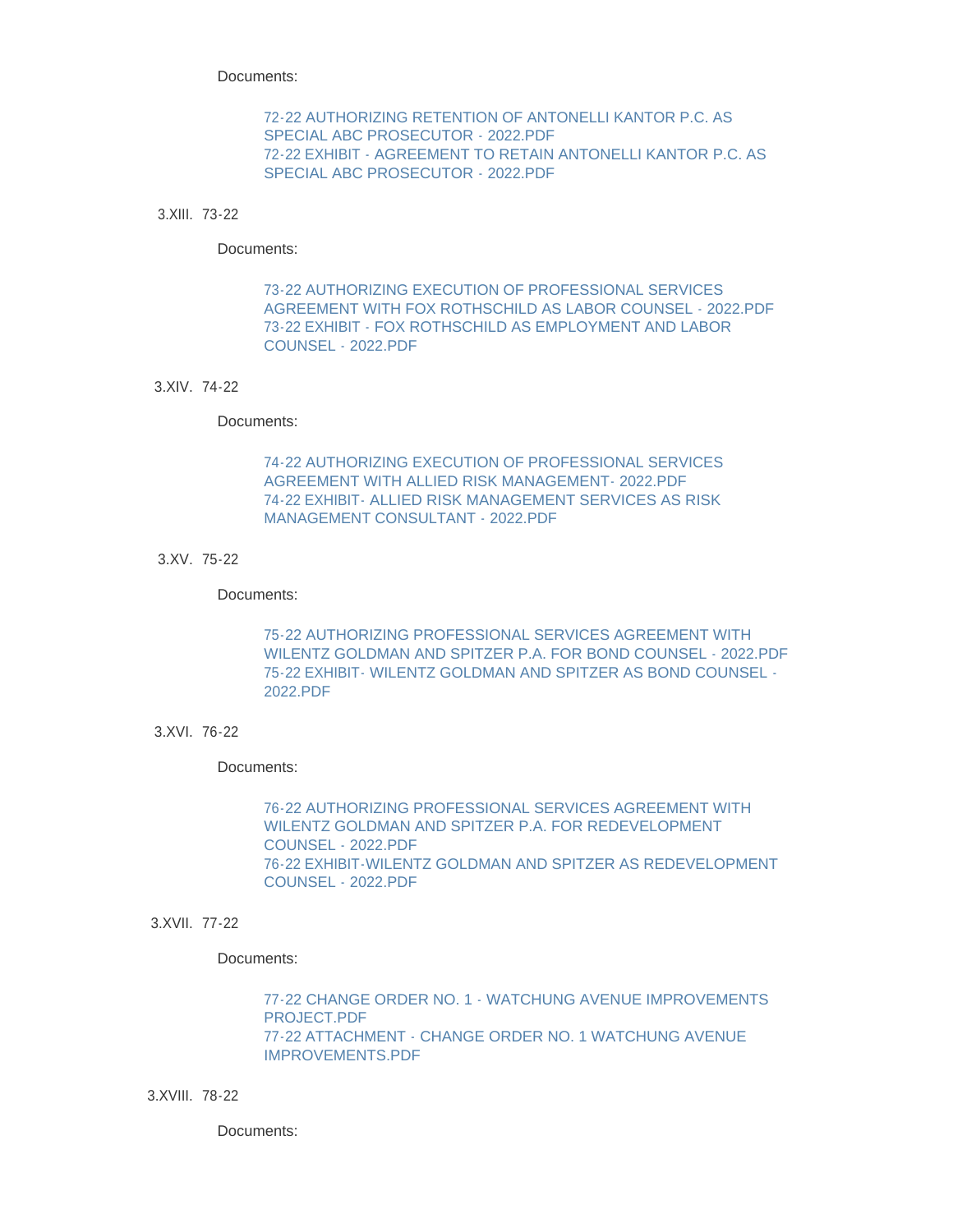[78-22 DIANA MCGOVERN ESQ. OF ZIMMERER MURRAY CONYINHAM](http://www.westorange.org/AgendaCenter/ViewFile/Item/4622?fileID=14461)  KUNZIER TO SERVICE AS PLANNING BD. ATTY..PDF [78-22 EXHIBIT-RETAIN DIANA MCGOVERN ESQ. AS PLANNING BOARD](http://www.westorange.org/AgendaCenter/ViewFile/Item/4622?fileID=14460)  ATTORNEY - 2022.PDF

79-22 3.XIX.

Documents:

79-22 AUTHORIZING PROFESSIONAL SERVICES AGREEMENT WITH [JOSEPH M. WENZEL ESQ. AS MUNICIPAL PROSECUTOR - 2022.PDF](http://www.westorange.org/AgendaCenter/ViewFile/Item/4623?fileID=14463) [79-22 EXHIBIT-JOSEPH WENZEL ESQ. AS MUNICIPAL COURT](http://www.westorange.org/AgendaCenter/ViewFile/Item/4623?fileID=14462)  PROSECUTOR - 2022.PDF

80-22 3.XX.

Documents:

[80-22 AUTHORIZING PROFESSIONAL SERVICE AGREEMENT WITH FARR](http://www.westorange.org/AgendaCenter/ViewFile/Item/4624?fileID=14465)  FORESTRY SERVICES LLC AS TOWNSHIP FORRESTER - 2022.PDF [80-22 EXHIBIT-FARR FORESTRY SERVICES AS THE TOWNSHIP](http://www.westorange.org/AgendaCenter/ViewFile/Item/4624?fileID=14464)  FORRESTER - 2022.PDF

81-22 3.XXI.

Documents:

[81-22 AUTHORIZING PROFESSIONAL SERVICES AGREEMENT WITH](http://www.westorange.org/AgendaCenter/ViewFile/Item/4625?fileID=14467)  MATRIX FOR ENVIRONMENTAL CONSULTANT - 2022.PDF [81-22 EXHIBIT-MATRIX NEW WORLD AS ENVIRONMENTAL CONSULTANT -](http://www.westorange.org/AgendaCenter/ViewFile/Item/4625?fileID=14466) 2022.PDF

82-22 3.XXII.

Documents:

[82-22 AUTHORIZING PROFESSIONAL SERVICES AGREEMENT WITH](http://www.westorange.org/AgendaCenter/ViewFile/Item/4626?fileID=14469)  ALICE BEIRNE ESQ. AS ZONING BOARD ATTORNEY - 2022.PDF [82-22 EXHIBIT-ALICE BEIRNE ESQ. AS ZONING BOARD ATTORNEY -](http://www.westorange.org/AgendaCenter/ViewFile/Item/4626?fileID=14468) 2022.PDF

83-22 3.XXIII.

Documents:

[83-22 AUTHORIZING PROFESSIONAL SERVICES AGREEMENT WITH](http://www.westorange.org/AgendaCenter/ViewFile/Item/4627?fileID=14471)  BOURNE NOLL - 2022.PDF [83-22 EXHIBIT-BOURNE NOLL FOR SPECIAL TAX COUNSEL FOR](http://www.westorange.org/AgendaCenter/ViewFile/Item/4627?fileID=14470)  RESIDENTIAL TAX APPEALS - 2022.PDF

84-22 3.XXIV.

Documents:

[84-22 AUTHORIZING EXECUTION OF PROFESSIONAL SERVICES](http://www.westorange.org/AgendaCenter/ViewFile/Item/4628?fileID=14472)  AGREEMENT WITH MATRIX FOR PHASE I ENVIRONMENTAL ASSESSMENT - 32 ASHLAND AVENUE.PDF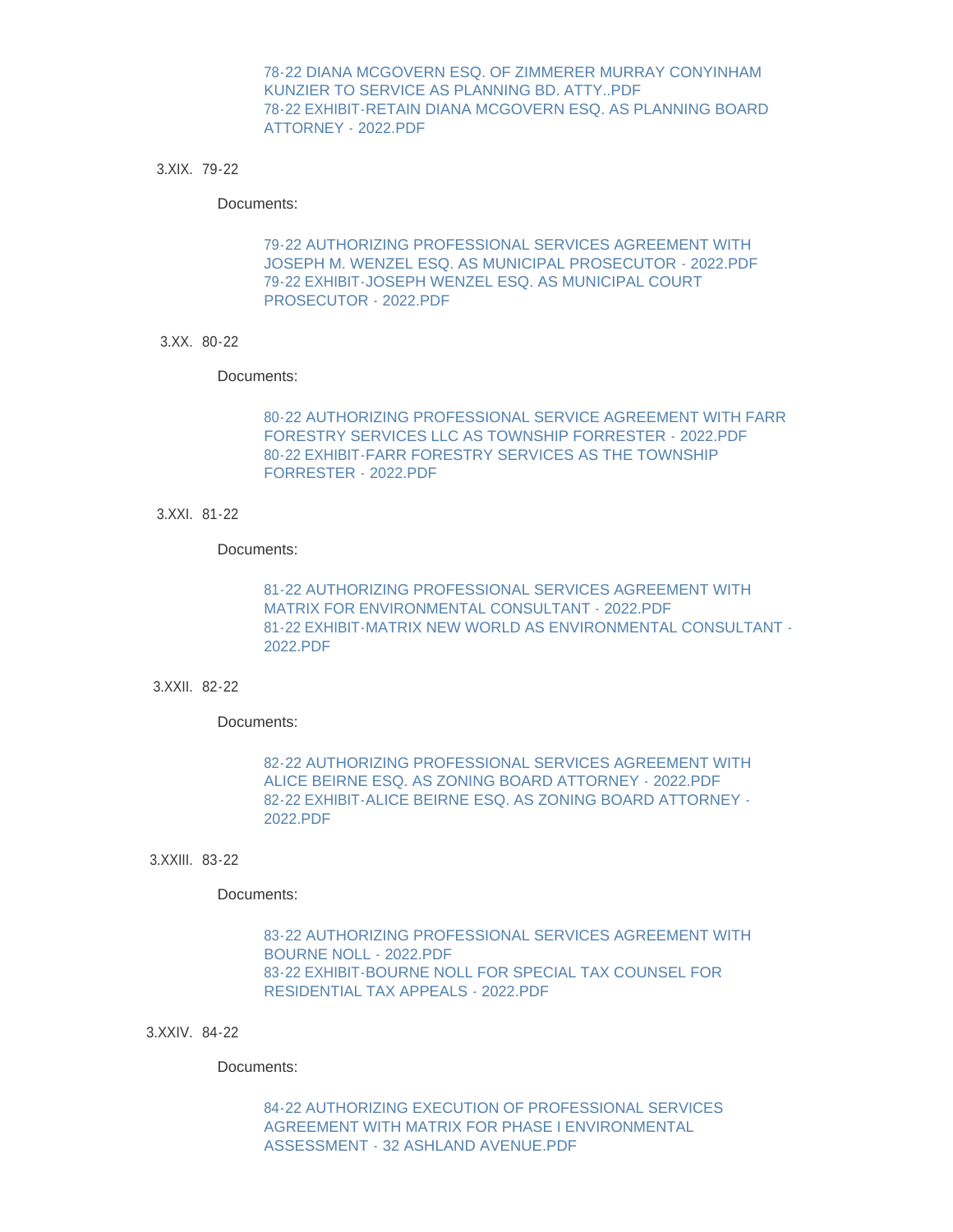#### 85-22 3.XXV.

Documents:

85-22 AUTHORIZING PROFESSIONAL SERVICES AGREEMENT WITH [MATRIX FOR PHASE I ENVIRONMENTAL ASSESSMENT-1 LAKESIDE](http://www.westorange.org/AgendaCenter/ViewFile/Item/4652?fileID=14514)  AVE..PDF [85-22 ATTACHEMENT-1 LAKESIDE AVE.PDF](http://www.westorange.org/AgendaCenter/ViewFile/Item/4652?fileID=14516)

# 86-22 3.XXVI.

Documents:

[86-22 AUTHORIZING AGREEMENT WITH ELLEN OCONNELL AS HEARING](http://www.westorange.org/AgendaCenter/ViewFile/Item/4630?fileID=14475)  OFFICER - 2022.PDF [86-22 EXHIBIT-RETAIN ELLEN OCONNELL ESQ. FROM PRICE MEESE AS](http://www.westorange.org/AgendaCenter/ViewFile/Item/4630?fileID=14474)  HEARING OFFICER - 2022.PDF

## 3.XXVII. 87-22

#### Documents:

[87-22 AUTHORIZING PROFESSIONAL SERVICES AGREEMENT WITH](http://www.westorange.org/AgendaCenter/ViewFile/Item/4631?fileID=14477)  WAYNE DEFEO FOR ENVIRONMENTAL COMPLIANCE OFFICER - 2022.PDF [87-22 EXHIBIT-RETAIN WAYNE DEFEO AS ENVIRONMENTAL](http://www.westorange.org/AgendaCenter/ViewFile/Item/4631?fileID=14476)  COMPLIANCE OFFICER - 2022.PDF

#### 88-22 3.XXVIII.

Documents:

[88-22 AUTHORIZING PROFESSIONAL SERVICES AGREEMENT WITH CME](http://www.westorange.org/AgendaCenter/ViewFile/Item/4632?fileID=14479)  ASSOCIATES FOR ENGINEERING SERVICES - 2022.PDF [88-22 EXHIBIT - CME ASSOCIATES FOR MUNICIPAL ENGINEERING](http://www.westorange.org/AgendaCenter/ViewFile/Item/4632?fileID=14478)  SERVCIES - 2022.PDF

#### 89-22 3.XXIX.

# Documents:

[89-22 AUTHORIZING PROFESSIONAL SERVICES AGREEMENT WITH](http://www.westorange.org/AgendaCenter/ViewFile/Item/4633?fileID=14481)  SCARINCI HOLLENBECK AS LABOR COUNSEL - 2022.PDF [89-22 EXHIBIT-AUTHORIZING PROFESSIONAL SERVICES AGREEMENT TO](http://www.westorange.org/AgendaCenter/ViewFile/Item/4633?fileID=14480)  RETAIN SCARINCI HOLLENBECK AS LABOR COUNSEL - 2022.PDF

#### 3.XXX. 90-22

### Documents:

[90-22 AUTHORIZING PROFESSIONAL SERVICES AGREEMENT WITH](http://www.westorange.org/AgendaCenter/ViewFile/Item/4634?fileID=14483)  ASSOCIATED APPRAISAL GROUP FOR APPRAISAL SERVICES - 2022.PDF [90-22 EXHIBIT - ASSOCIATED APPRAISAL GROUP FOR APPRAISAL](http://www.westorange.org/AgendaCenter/ViewFile/Item/4634?fileID=14482)  SERVICES - 2022.PDF

91-22 3.XXXI.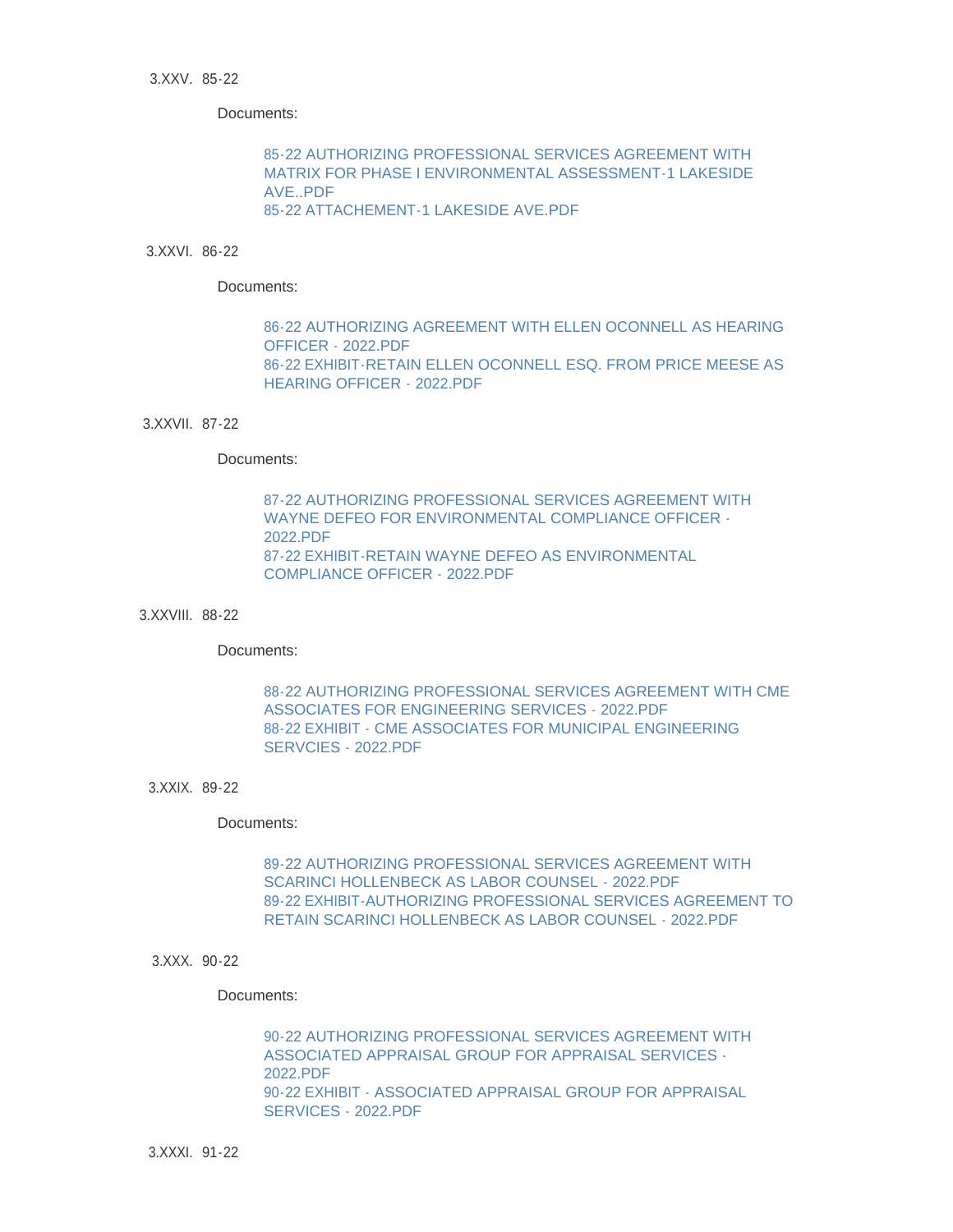Documents:

# [91-22 RESOLUTION REVOKING RESOLUTION OF LOCAL SUPPORT FOR](http://www.westorange.org/AgendaCenter/ViewFile/Item/4635?fileID=14484)  GARDEN STATE NATURAL GREEN INC..PDF

92-22 3.XXXII.

Documents:

# [92-22 RESOLUTION\\_ AUTHORIZING INCREASE IN BILLING RATES FOR](http://www.westorange.org/AgendaCenter/ViewFile/Item/4636?fileID=14485)  ATTORNEYS PROVIDING LEGAL SERVICES TO THE TOWNSHIP.PDF

93-22 3.XXXIII.

Documents:

[93-22 AMENDED RESOLUTION AUTHORIZING SUBORDINATION OF](http://www.westorange.org/AgendaCenter/ViewFile/Item/4637?fileID=14487)  MORTGAGE FOR THE PROPERTY AT 12 EAGLE TERRACE.PDF [93-22 EXHIBIT TO RESOLUTION AUTHORIZING SUBORDINATION OF](http://www.westorange.org/AgendaCenter/ViewFile/Item/4637?fileID=14486)  MORTGAGE FOR 12 EAGLE TERRACE.PDF

94-22 3.XXXIV.

Documents:

# [94-22 RESOLUTION AUTHORIZING WO TO FLY FLAGS AT HALF STAFF -](http://www.westorange.org/AgendaCenter/ViewFile/Item/4638?fileID=14488) ELNARDO WEBSTER PASSING.PDF

95-22 3.XXXV.

Documents:

[95-22 AUTHORIZING A PROFESSIONAL SERVICES AGREEMENT WITH](http://www.westorange.org/AgendaCenter/ViewFile/Item/4639?fileID=14502)  COMMUNITY ACTION SERVICES FOR HOUSING REHABILITATION SERVICES - 2022.PDF [95-22 AGREEMENT COMMUNITY ACTION SERVICES.PDF](http://www.westorange.org/AgendaCenter/ViewFile/Item/4639?fileID=14503)

96-22 3.XXXVI.

Documents:

[96-22 AUTHORIZING AGREEMENT WITH ESSEX REGIONAL HEALTH](http://www.westorange.org/AgendaCenter/ViewFile/Item/4640?fileID=14490)  COMMISSION FOR COVID GENERALIST - 2022.PDF [96-22 PROFESSIONAL SERVICES AGREEMENT - WEST ORANGE AND](http://www.westorange.org/AgendaCenter/ViewFile/Item/4640?fileID=14489)  ESSEX REGIONAL HEALTH COMMISSION COVID-GENERALIST CONTRACT - 2022.PDF

3.XXXVII. 97-22

Documents:

## [97-22 EXECUTIVE SESSION 4.5.22.PDF](http://www.westorange.org/AgendaCenter/ViewFile/Item/4641?fileID=14491)

98-22 3.XXXVIII.

Documents: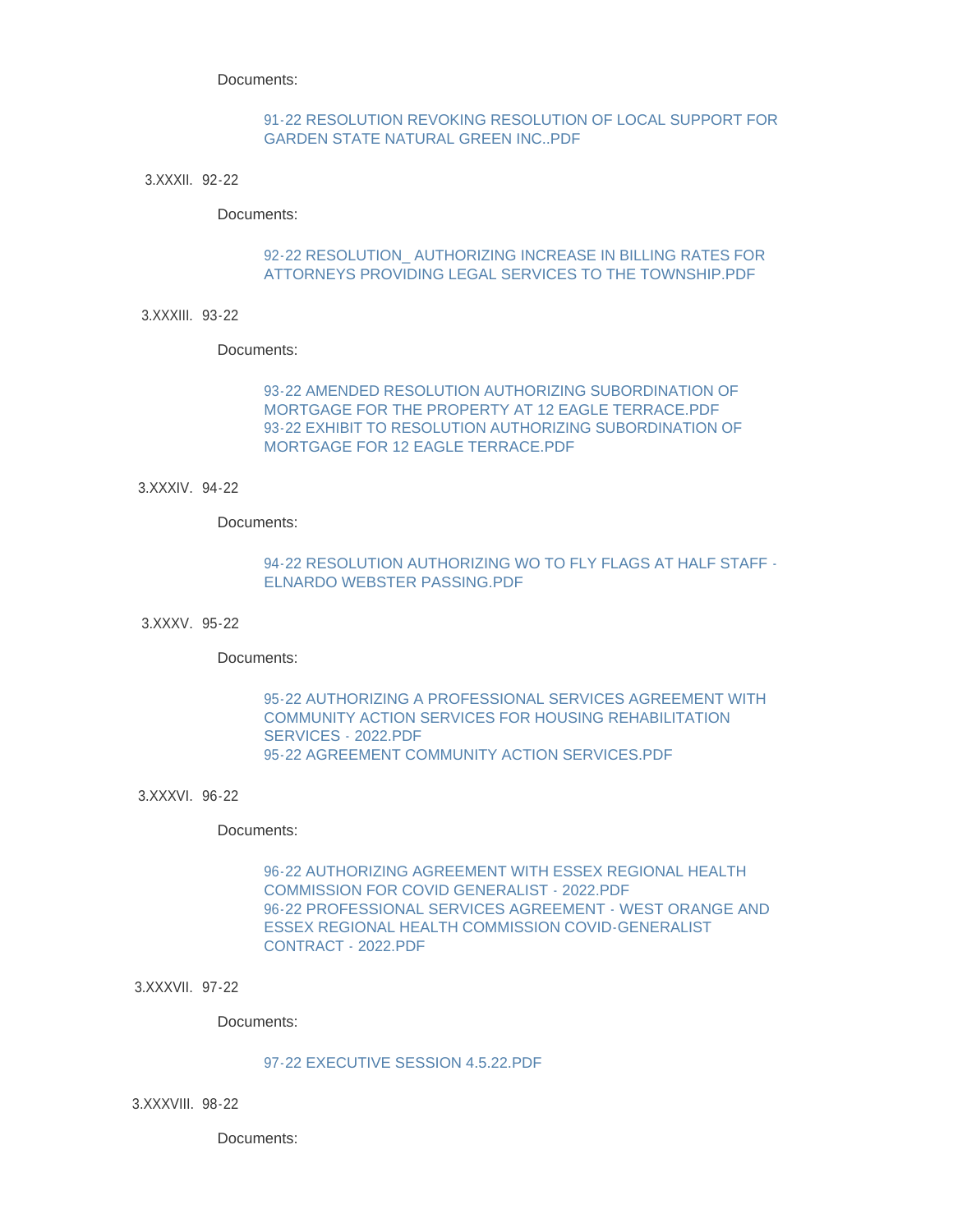# [98-22 CME - SITE REMEDIATION FORMER DPW GARAGE 6-8 LINDSLEY](http://www.westorange.org/AgendaCenter/ViewFile/Item/4642?fileID=14492)  AVENUE.PDF

3.XXXIX. 99-22

Documents:

99-22 RESOLUTION ROCK SPRING GOLF CLUB CART PATH [IMPROVEMENTS PROJECT GRABOWSKI CONSTRUCTION INC\\_.PDF](http://www.westorange.org/AgendaCenter/ViewFile/Item/4643?fileID=14969) [99-22 ATTACHMENT.PDF](http://www.westorange.org/AgendaCenter/ViewFile/Item/4643?fileID=14970) [99-22 SUMMARY OF BIDS.PDF](http://www.westorange.org/AgendaCenter/ViewFile/Item/4643?fileID=14968)

100-22 3.XL.

Documents:

[100-22 AUTHORIZING PURCHASES UNDER STATE OF NJ COOPERATIVE](http://www.westorange.org/AgendaCenter/ViewFile/Item/4649?fileID=14500)  PURCHASING PRGM..PDF [100-22 EXHIBIT - STATE CONTRACT VENDORS.PDF](http://www.westorange.org/AgendaCenter/ViewFile/Item/4649?fileID=14499)

101-22 3.XLI.

Documents:

# [101-22 AUTHORIZING CME - SITE REMEDIATION FIREHOUSE 4 - 280](http://www.westorange.org/AgendaCenter/ViewFile/Item/4653?fileID=14517)  PLEASANT VALLEY WAY.PDF

- 4. Ordinance(S) On Second And Final Reading
	- 2679-22 4.I.

Documents:

# [2679-22 HANDICAPPED SPACES 53 ROLLINSON STREET AND 24](http://www.westorange.org/AgendaCenter/ViewFile/Item/4644?fileID=14493)  NUTMAN PLACE.PDF

- 5. Ordinance(S) On First Reading
	- 2680-22 5.I.

Documents:

# [2680-22 ORDINANCE AMENDING EXECUTIVE DRIVE ROONEY CIRCLE](http://www.westorange.org/AgendaCenter/ViewFile/Item/4645?fileID=14495)  REDEVELOPMENT PLAN 3.30.22.PDF [2680-22 ATTACHMENT - EXECUTIVE DRIVE\\_ROONEY CIRCLE PLAN.PDF](http://www.westorange.org/AgendaCenter/ViewFile/Item/4645?fileID=14494)

2681-22 5.II.

Documents:

# [2681-22 ORDINANCE AMENDING STREET CLEANING AND MAINTENCE TO](http://www.westorange.org/AgendaCenter/ViewFile/Item/4646?fileID=14496)  ADD VIOLATIONS.PDF

2682-22 5.III.

Documents: